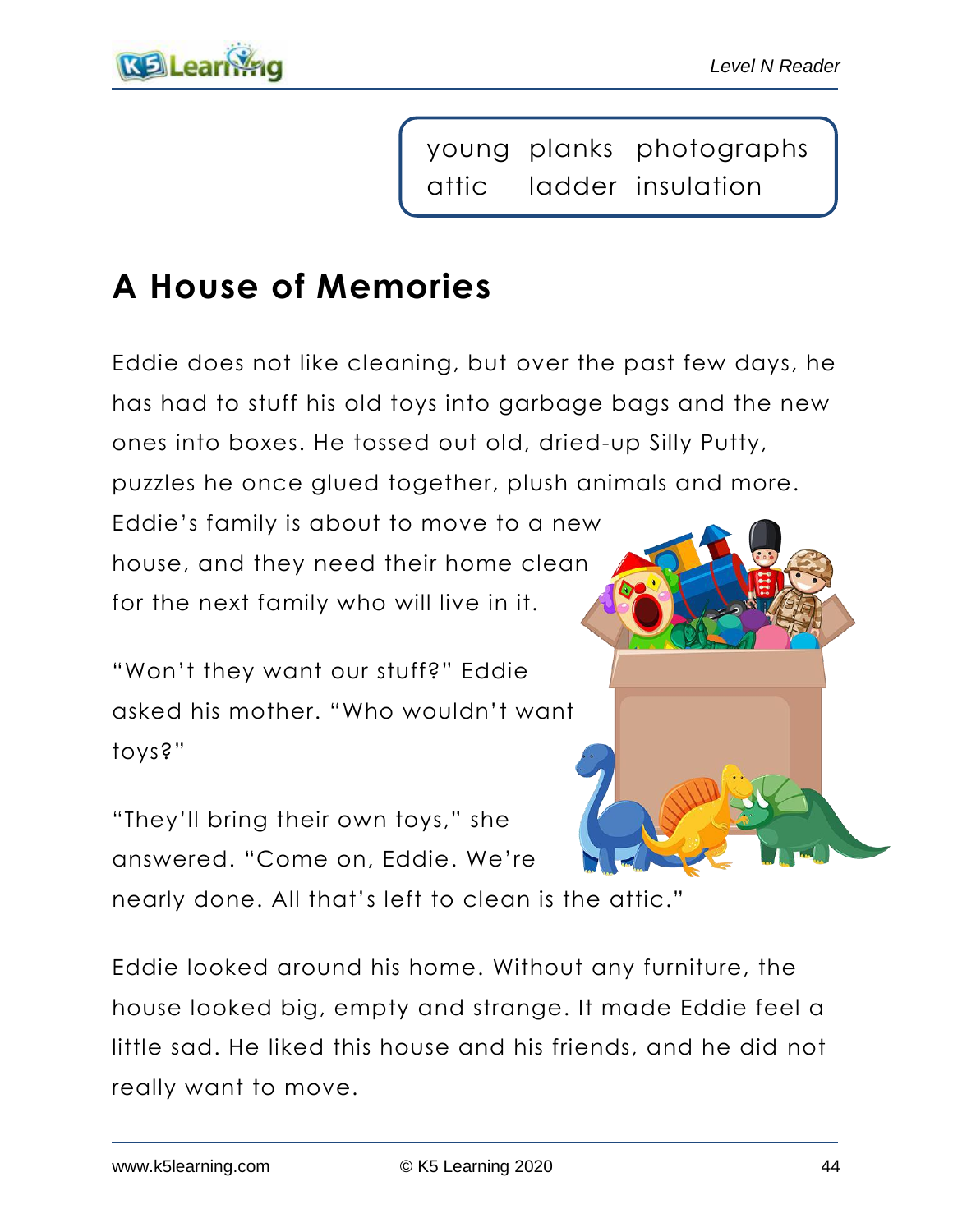## **KB** Learn

Eddie followed his mother to the foot of the rickety ladder that led to the attic. Eddie's father was already up there, looking through boxes of old photographs.

"One step at a time, please. This ladder is older than me," Eddie's mother warned.

Eddie carefully climbed up the ladder. At the top, Eddie was surprised to find a big, dark and dusty room. The ceiling was slanted, and the floor was made of rows of wooden planks with strange pink fluff in between the planks.

"You'll have to walk on the wooden beams," Eddie's father said from deep in the room. "The pink stuff between the beams is called insulation. If you step on that, you'll fall through the floor and wind up in the kitchen!"

With the help of his mother, Eddie balanced on a wooden beam and slowly walked through the attic. He reached his father, who handed Eddie a small and dusty picture. It did not have much color left, but showed a young boy playing baseball in his backyard.

"Is this me when I was younger?" Eddie asked.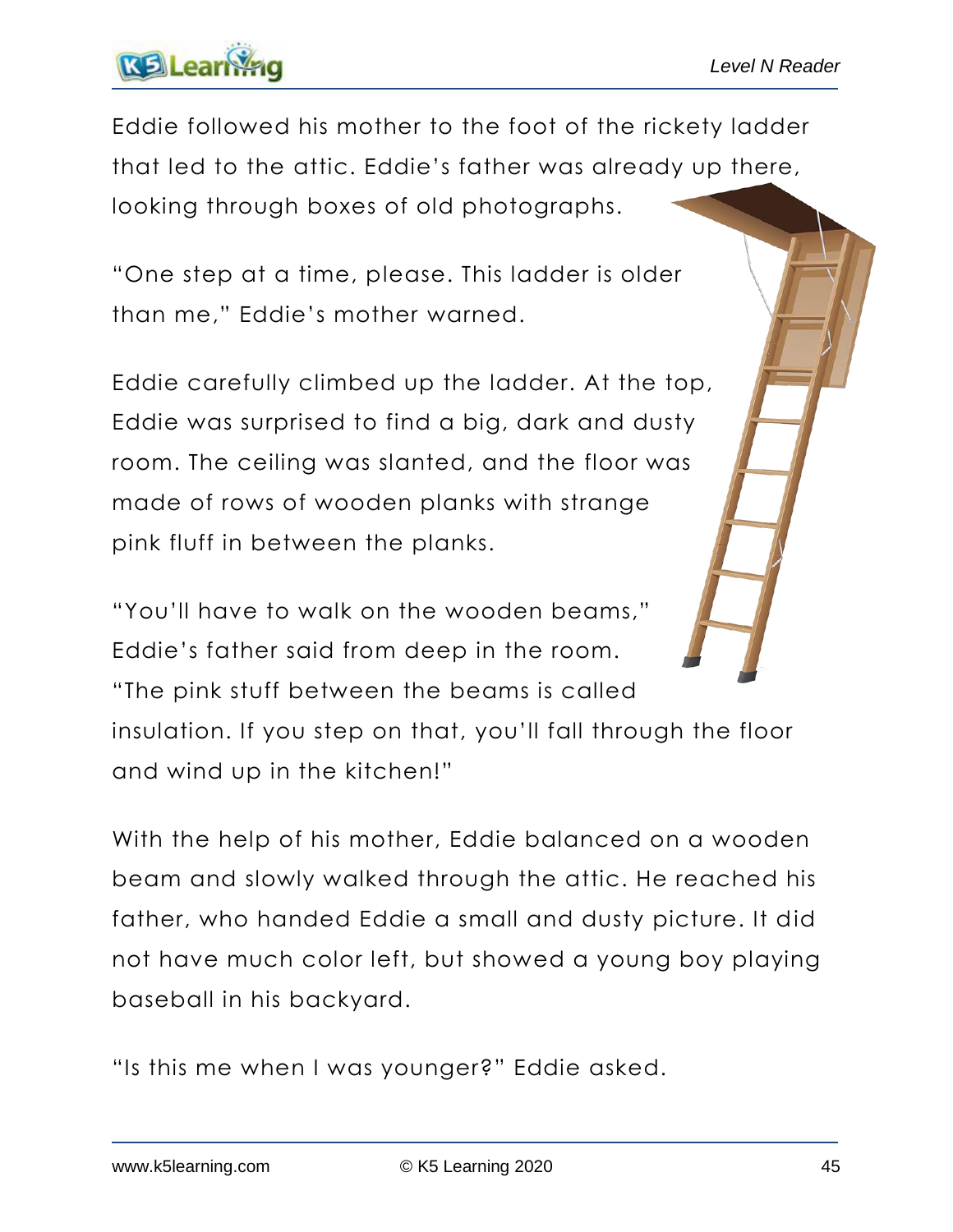# **KE** Learn

"That is me, Eddie, when I was your age," his father replied. "I found it in one of these old boxes."

"Look, here's one of me," Eddie's mother said, handing Eddie another photograph.

This picture showed a young girl playing hopscotch on a sidewalk. Eddie put the two pictures side by side on the wooden beam he was balanced on.

"You guys were kids?" Eddie asked.

"We weren't born this old," Eddie's mother said, laughing.

Eddie looked at the pictures some more. He had never seen his dad or mom playing baseball or hopscotch or other games. They were always working, cooking, cleaning, driving and doing other adult things. It was hard to imagine them as kids playing in their backyards.

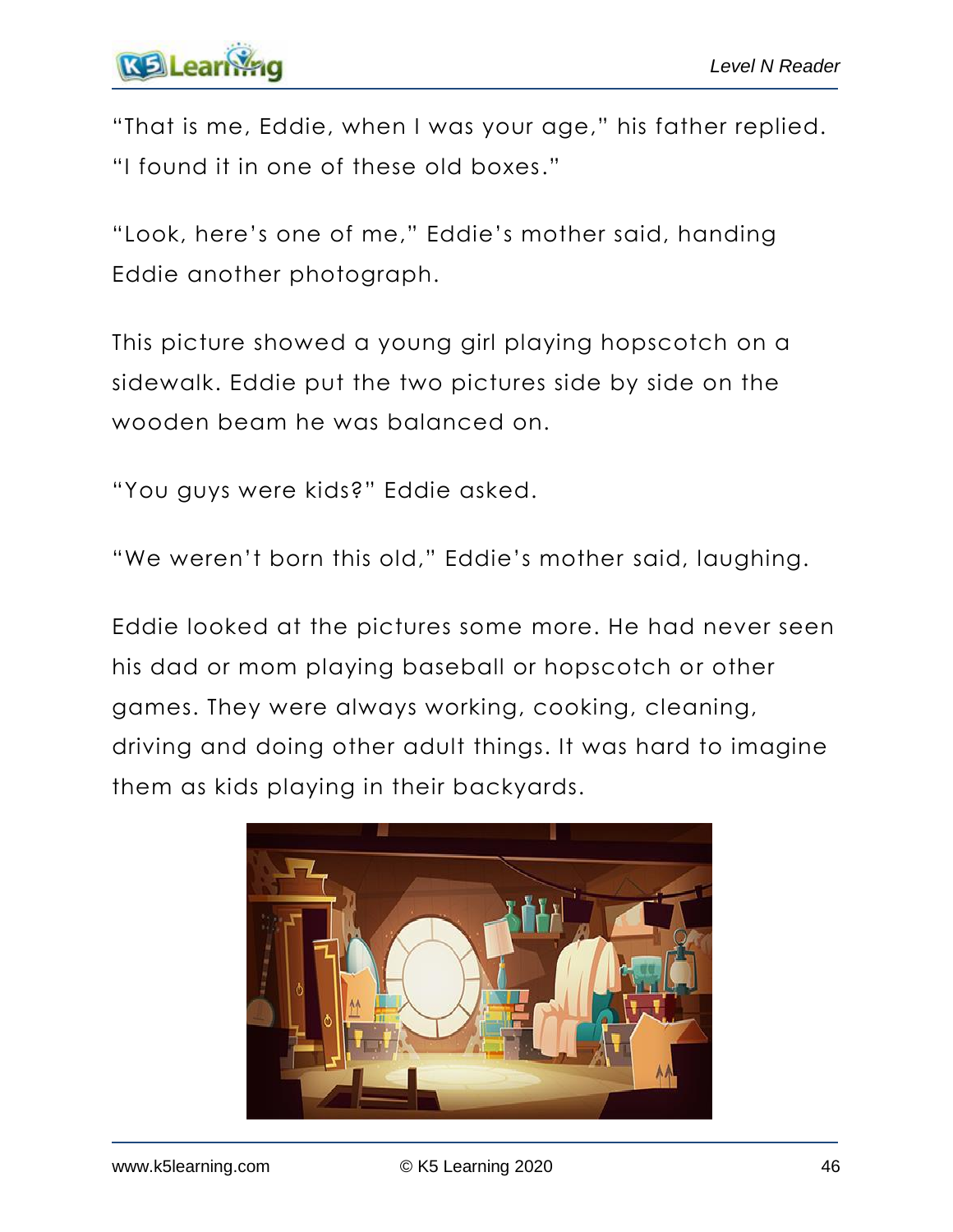

Eddie followed his mother to the corner of their attic where a dusty window was notched into the wall. Looking out, Eddie could see his back yard with a swing set, a tiny tricycle and a machine that made giant bubbles. Eddie had been playing with those toys for as long as he could remember.

"Soon, a new family is going to make this house their own," Eddie's mother whispered from over Eddie's shoulder. "And we're going to have a new yard to make our own, too."

Eddie looked back out the dusty window. He liked the swing set, and he did have a lot of fun in that back yard, but he was not a little kid anymore. At the new house, he would be going to a new school. He wanted to try out for the school soccer team and maybe join the drama club. Maybe it was a good time to move after all.

Eddie and his parents finished cleaning the attic and climbed down the old ladder, into their now almost-empty house. Eddie picked up their camera, took it to his parents

and said, "Mom, Dad, could you take a picture of me playing in our back yard?"

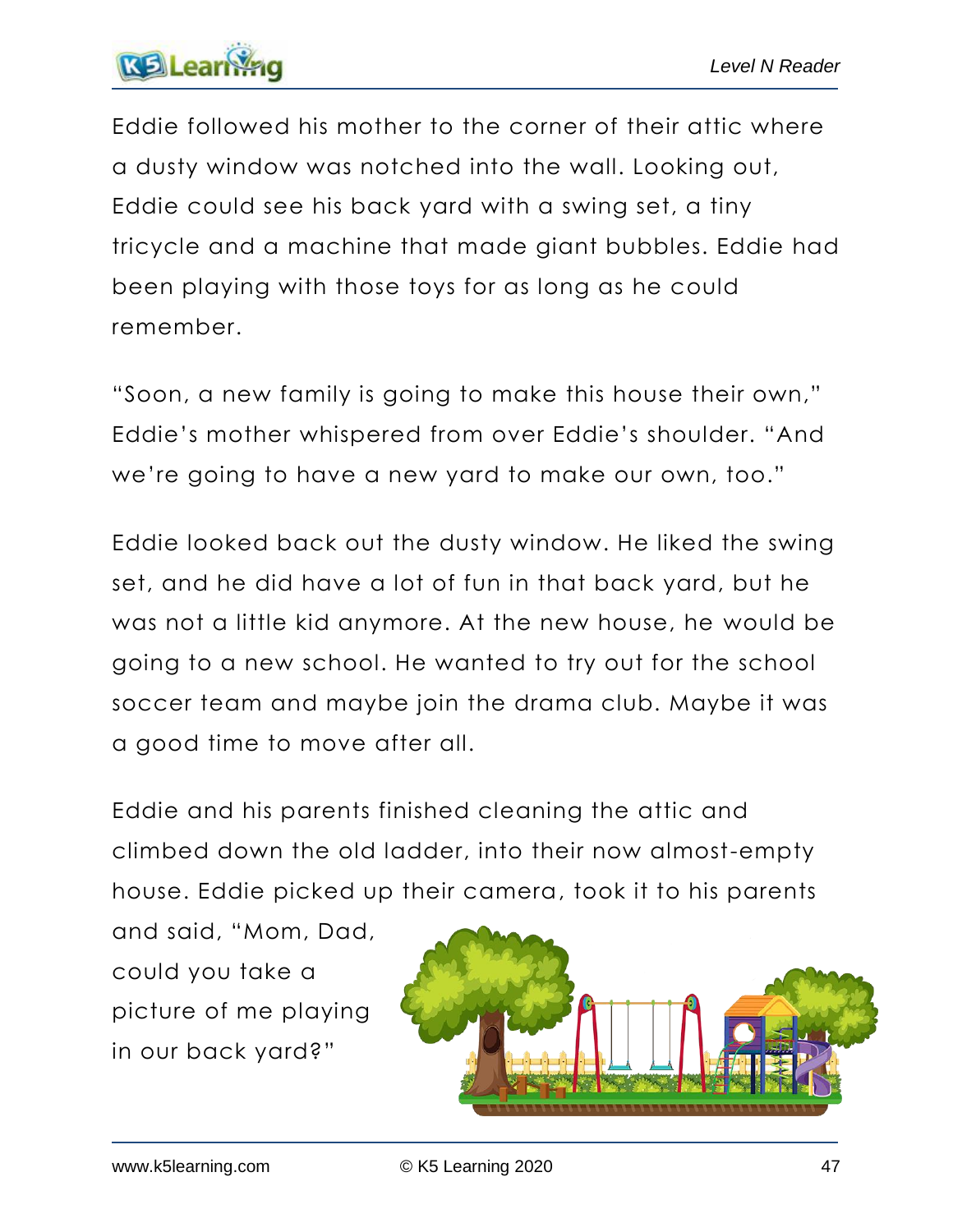

### **A House of Memories (exercises)**

#### **1. Pick the correct answer.**

Eddie is helping clean out his (basement / attic).

Eddie is shown pictures of his (grandparents / parents) while they were younger.

Eddie's family is moving to (a new house / Australia).

The picture of Eddie's father shows him playing (soccer / baseball) when he was younger.

#### **2. Write 1, 2, 3 and 4 to put the story events in order.**

- Eddie looks at his old back yard.
- Eddie's father explains what insulation is in their attic.
- Eddie follows his mother up the ladder to their attic.
- Eddie sees what his home looks like without any furniture.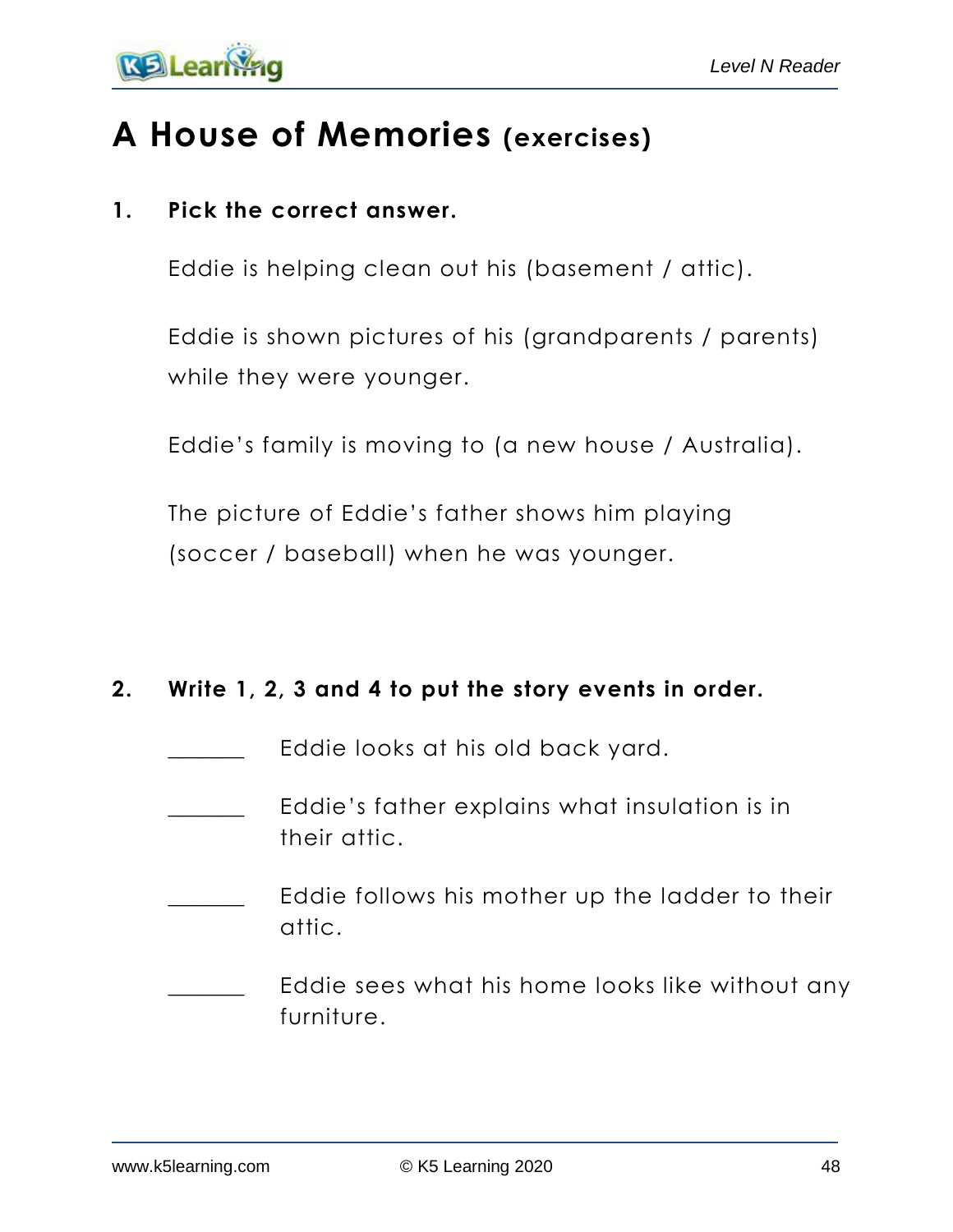

#### **3. Answer in sentences.**

a. At the start of the story, how does Eddie feel about moving?

\_\_\_\_\_\_\_\_\_\_\_\_\_\_\_\_\_\_\_\_\_\_\_\_\_\_\_\_\_\_\_\_\_\_\_\_\_\_\_\_\_\_\_\_\_\_\_\_\_\_\_\_\_\_\_\_

\_\_\_\_\_\_\_\_\_\_\_\_\_\_\_\_\_\_\_\_\_\_\_\_\_\_\_\_\_\_\_\_\_\_\_\_\_\_\_\_\_\_\_\_\_\_\_\_\_\_\_\_\_\_\_\_

\_\_\_\_\_\_\_\_\_\_\_\_\_\_\_\_\_\_\_\_\_\_\_\_\_\_\_\_\_\_\_\_\_\_\_\_\_\_\_\_\_\_\_\_\_\_\_\_\_\_\_\_\_\_\_\_

- b. Why is Eddie surprised to see the pictures of his parents?
- c. What is Eddie looking forward to doing after he moves?

**4. If you moved, what sorts of things would you fill a new back yard with? Write your answers below.**

\_\_\_\_\_\_\_\_\_\_\_\_\_\_\_\_\_\_\_\_\_\_\_\_\_\_\_\_\_\_\_\_\_\_\_\_\_\_\_\_\_\_\_\_\_\_\_\_\_\_\_\_\_\_\_\_\_\_\_\_\_

\_\_\_\_\_\_\_\_\_\_\_\_\_\_\_\_\_\_\_\_\_\_\_\_\_\_\_\_\_\_\_\_\_\_\_\_\_\_\_\_\_\_\_\_\_\_\_\_\_\_\_\_\_\_\_\_\_\_\_\_\_

\_\_\_\_\_\_\_\_\_\_\_\_\_\_\_\_\_\_\_\_\_\_\_\_\_\_\_\_\_\_\_\_\_\_\_\_\_\_\_\_\_\_\_\_\_\_\_\_\_\_\_\_\_\_\_\_\_\_\_\_\_